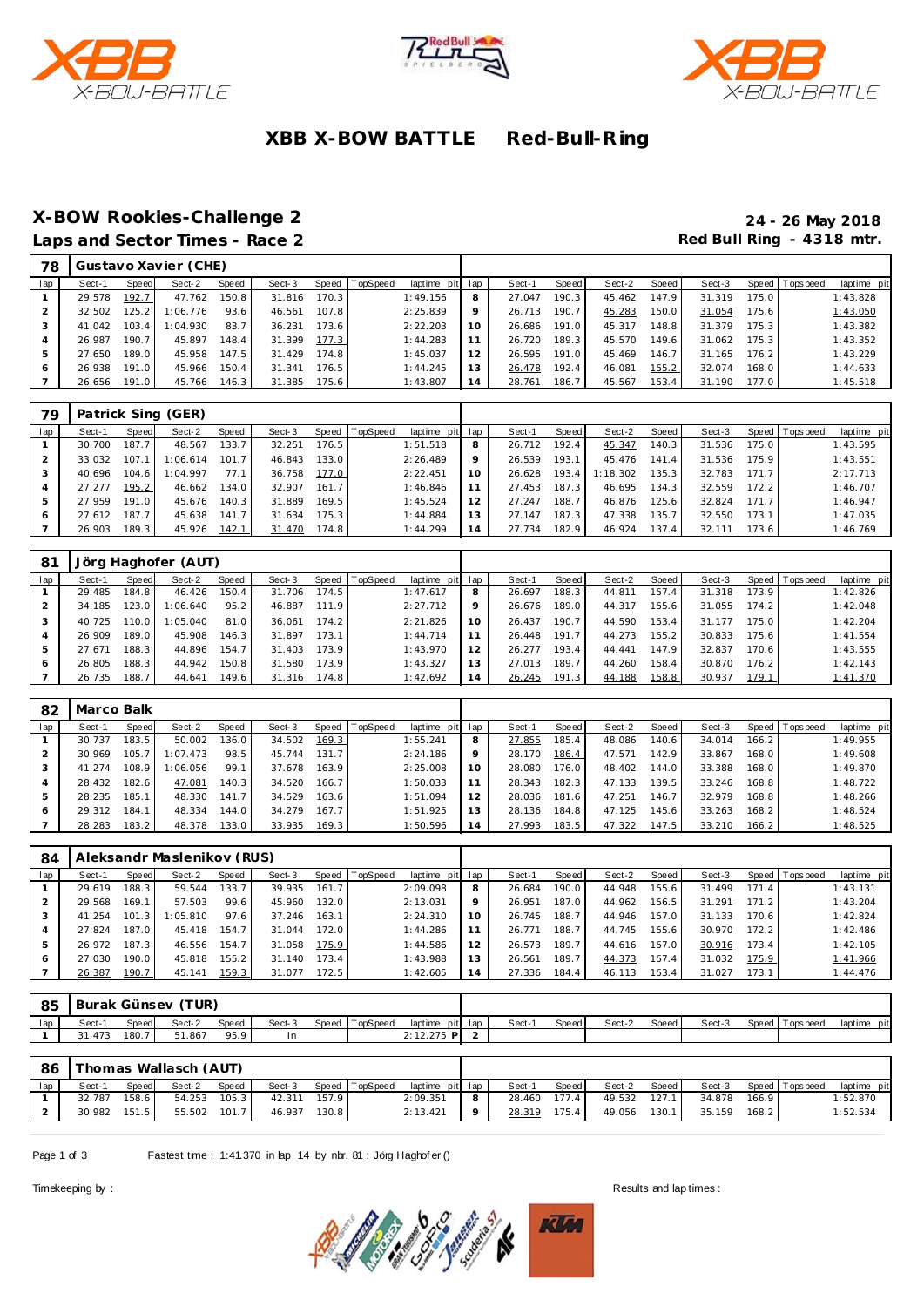





# **XBB X-BOW BATTLE Red-Bull-R ing**

### **X-BOW Rookies-Challenge 2 24 - 26 May 2018**

|                                | Z I ZU IVICIV ZU I U      |
|--------------------------------|---------------------------|
| Laps and Sector Times - Race 2 | Red Bull Ring - 4318 mtr. |

|              |       |                           | 40.220 93.8 1:05.252 91.1 39.971 162.7 |       | $2:25.443$ 10 |                                                             | 28.608 189.3 47.953 127.7 35.564 169.3 |              |       |              |       | 1:52.125 |
|--------------|-------|---------------------------|----------------------------------------|-------|---------------|-------------------------------------------------------------|----------------------------------------|--------------|-------|--------------|-------|----------|
|              |       | 29.125 174.6 50.183 120.8 | 37.033 167.7                           |       | 1:56.341      | $\vert$ 11 $\vert$                                          | 28.333 183.8                           | 48.588 122.4 |       | 36.058 165.1 |       | 1:52.979 |
|              |       |                           | 29.294 156.1 50.792 114.4 37.131 163.6 |       | 1:57.217      | $\vert$ 12                                                  | 29.619 178.0                           | 47.905 125.6 |       | 36.512 161.2 |       | 1:54.036 |
| 29.221 164.2 |       |                           | 49.619 120.3 36.117 168.8              |       | 1:54.957      | $\begin{array}{c} \begin{array}{c} \end{array} \end{array}$ | 31.428 169.9                           | 48.987       | 132.7 | 34.139       | 166.9 | 1:54.554 |
| 28.989       | 168.5 | 49.189 127.7              | 35.500                                 | 167.2 | 1:53.678      |                                                             |                                        |              |       |              |       |          |

| 87  | Eddy Lanny |       |          |       |        |       |          |                 |    |        |       |        |                    |        |         |                |             |
|-----|------------|-------|----------|-------|--------|-------|----------|-----------------|----|--------|-------|--------|--------------------|--------|---------|----------------|-------------|
| lap | Sect-1     | Speed | Sect-2   | Speed | Sect-3 | Speed | TopSpeed | laptime pit lap |    | Sect-1 | Speed | Sect-2 | Speed              | Sect-3 |         | Speed Topspeed | laptime pit |
|     | 29.923     | 193.4 | 48.292   | 138.5 | 32.194 | 172.5 |          | 1:50.409        |    | 27.081 | 190.3 | 46.113 | 143.6 <sub>1</sub> | 32.157 | 172.0 l |                | 1:45.351    |
|     | 33.228     | 106.8 | 1:06.040 | 91.5  | 46.999 | 126.8 |          | 2:26.267        |    | 27.149 | 189.3 | 46.090 | 144.4              | 32.107 | 171.7   |                | 1:45.346    |
|     | 40.621     | 113.0 | 1:05.056 | 77.9  | 37.387 | 172.0 |          | 2:23.064        | 10 | 27.165 | 190.0 | 46.411 | 140.3              | 32.049 | 171.4   |                | 1:45.625    |
|     | 27.890     | 193.4 | 48.026   | 134.7 | 32.593 | 175.9 |          | 1:48.509        |    | 27.445 | 189.0 | 46.175 | 144.4              | 31.914 | 173.1   |                | 1:45.534    |
|     | 28.078     | 192.0 | 47.751   | 146.3 | 32.094 | 172.8 |          | 1:47.923        | 12 | 27.516 | 189.0 | 46.323 | 145.2 <sub>1</sub> | 31.729 | 173.1   |                | 1:45.568    |
|     | 27.645     | 189.7 | 46.845   | 146.3 | 32.013 | 173.9 |          | 1:46.503        | 13 | 26.764 | 191.7 | 46.169 | 144.8              | 31.999 | 172.8   |                | 1:44.932    |
|     | 27.210     | 189.3 | 46.581   | 141.0 | 32.036 | 173.1 |          | 1:45.827        | 14 | 29.566 | 183.5 | 47.407 | 123.9              | 35.776 | 132.8   |                | 1:52.749    |

| 89  |        |       | Steve Hansen (LUX) |       |        |       |                  |             |     |        |       |        |       |        |       |                 |             |
|-----|--------|-------|--------------------|-------|--------|-------|------------------|-------------|-----|--------|-------|--------|-------|--------|-------|-----------------|-------------|
| lap | Sect-1 | Speed | Sect-2             | Speed | Sect-3 |       | Speed   TopSpeed | laptime pit | lap | Sect-1 | Speed | Sect-2 | Speed | Sect-3 |       | Speed Tops peed | laptime pit |
|     | 30.414 | 188.7 | 48.452             | 136.7 | 31.948 | 174.5 |                  | 1:50.814    | 8   | 26.510 | 191.7 | 45.295 | 144.8 | 31.502 | 171.4 |                 | 1:43.307    |
|     | 33.076 | 105.7 | 1:06.158           | 95.7  | 47.108 | 127.7 |                  | 2:26.342    | 9   | 26.492 | 193.4 | 45.363 | 142.9 | 31.481 | 175.9 |                 | 1:43.336    |
|     | 40.722 | 106.3 | 1:04.993           | 73.4  | 37.055 | 173.9 |                  | 2:22.770    | 10  | 26.421 | 193.8 | 47.011 | 144.0 | 31.638 | 171.7 |                 | 1:45.070    |
|     | 27.519 | 191.3 | 47.015             | 130.4 | 32.576 | 168.0 |                  | 1:47.110    | 11  | 26.977 | 189.7 | 45.634 | 148.4 | 31.611 | 172.0 |                 | 1:44.222    |
| 5   | 28.252 | 185.7 | 45.993             | 142.1 | 31.495 | 177.0 |                  | 1:45.740    | 12  | 26.692 | 190.7 | 45.665 | 146.3 | 31.466 | 173.4 |                 | 1:43.823    |
| 6   | 28.354 | 188.3 | 46.875             | 148.8 | 31.341 | 173.9 |                  | 1:46.570    | 13  | 26.892 | 190.0 | 45.569 | 145.9 | 31.330 | 176.5 |                 | 1:43.791    |
|     | 26.639 | 191.3 | 45.476             | 141.0 | 31.223 | 174.8 |                  | 1:43.338    | 14  | 27.006 | 189.3 | 45.485 | 147.1 | 32.322 | 171.7 |                 | 1:44.813    |

| 90  |        |       | Constantin Schöll (AUT) |       |        |       |                  |                 |         |        |              |        |       |        |       |            |             |
|-----|--------|-------|-------------------------|-------|--------|-------|------------------|-----------------|---------|--------|--------------|--------|-------|--------|-------|------------|-------------|
| lap | Sect-1 | Speed | Sect-2                  | Speed | Sect-3 |       | Speed   TopSpeed | laptime pit lap |         | Sect-1 | <b>Speed</b> | Sect-2 | Speed | Sect-3 | Speed | T ops peed | laptime pit |
|     | 29.687 | 190.0 | 48.413                  | 143.6 | 31.789 | 176.2 |                  | 1:49.889        | 8       | 26.677 | 189.3        | 44.843 | 147.9 | 31.230 | 173.9 |            | 1:42.750    |
|     | 33.623 | 113.7 | 1:05.942                | 96.1  | 46.946 | 125.4 |                  | 2:26.511        | $\circ$ | 26.676 | 190.0        | 45.070 | 153.8 | 31.065 | 174.8 |            | 1:42.811    |
| 3   | 40.593 | 117.0 | 1:05.093                | 78.1  | 36.567 | 173.6 |                  | 2:22.253        | 10      | 26.662 | 190.0        | 45.234 | 152.1 | 31.059 | 175.9 |            | 1:42.955    |
|     | 27.117 | 188.7 | 45.727                  | 144.4 | 32.880 | 166.4 |                  | 1:45.724        |         | 26.592 | 191.7        | 45.667 | 145.6 | 31.014 | 175.9 |            | 1:43.273    |
|     | 27.404 | 187.3 | 45.461                  | 143.2 | 31.656 | 173.1 |                  | 1:44.521        | 12      | 26.582 | 192.4        | 45.541 | 147.9 | 31.266 | 175.0 |            | 1:43.389    |
| 6   | 26.765 | 188.7 | 45.050                  | 150.4 | 31.274 | 173.6 |                  | 1:43.089        | 13      | 26.512 | 192.0        | 45.877 | 146.3 | 32.012 | 168.8 |            | 1:44.401    |
|     | 28.196 | 184.4 | 44.956                  | 149.6 | 31.330 | 173.1 |                  | 1:44.482        | 14      | 28.749 | 182.9        | 46.346 | 150.8 | 31.178 | 175.3 |            | 1:46.273    |

| -91 | Mathias Pelzmann (AUT) |           |          |       |        |       |                  |             |     |        |       |        |       |        |       |                 |             |
|-----|------------------------|-----------|----------|-------|--------|-------|------------------|-------------|-----|--------|-------|--------|-------|--------|-------|-----------------|-------------|
| lap | Sect-1                 | Speed     | Sect-2   | Speed | Sect-3 |       | Speed   TopSpeed | laptime pit | lap | Sect-1 | Speed | Sect-2 | Speed | Sect-3 |       | Speed Tops peed | laptime pit |
|     | 31.040                 | 189.0     | 50.591   | 128.9 | 32.765 | 171.2 |                  | 1:54.396    | 8   | 26.984 | 189.3 | 45.808 | 139.5 | 31.377 | 173.1 |                 | 1:44.169    |
|     | 31.019                 | 105.7     | 1:07.067 | 97.8  | 46.331 | 126.3 |                  | 2:24.417    | Q   | 26.985 | 189.7 | 45.840 | 141.0 | 31.653 | 172.5 |                 | 1:44.478    |
|     | 40.562                 | 101.<br>3 | 1:05.674 | 74.7  | 36.646 | 174.5 |                  | 2:22.882    | 10  | 26.846 | 190.7 | 46.062 | 146.3 | 31.703 | 176.5 |                 | 1:44.611    |
|     | 27.011                 | 192.7     | 46.790   | 134.7 | 32.004 | 179.7 |                  | 1:45.805    | 11  | 26.832 | 190.0 | 45.491 | 141.4 | 31.777 | 173.9 |                 | 1:44.100    |
| 5   | 28.432                 | 195.5     | 47.520   | 133.0 | 31.988 | 177.3 |                  | 1:47.940    | 12  | 26.831 | 190.3 | 45.601 | 137.1 | 31.582 | 173.9 |                 | 1:44.014    |
| 6   | 27.502                 | 189.0     | 46.117   | 139.9 | 31.396 | 175.6 |                  | 1:45.015    | 13  | 26.752 | 190.3 | 45.562 | 144.0 | 31.842 | 174.5 |                 | 1:44.156    |
|     | 26.802                 | 189.7     | 45.513   | 142.9 | 31.570 | 173.9 |                  | 1:43.885    | 14  | 26.981 | 188.0 | 46.152 | 139.9 | 31.790 | 173.4 |                 | 1:44.923    |

| 92  | Dario-Antonino Gambino |       |          |       |        |       |                |             |     |        |              |        |       |        |       |                 |             |
|-----|------------------------|-------|----------|-------|--------|-------|----------------|-------------|-----|--------|--------------|--------|-------|--------|-------|-----------------|-------------|
| lap | Sect-1                 | Speed | Sect-2   | Speed | Sect-3 |       | Speed TopSpeed | laptime pit | lap | Sect-1 | <b>Speed</b> | Sect-2 | Speed | Sect-3 |       | Speed Tops peed | laptime pit |
|     | 29.217                 | 192.4 | 46.017   | 154.7 | 31.599 | 173.6 |                | 1:46.833    | 8   | 26.530 | 191.7        | 45.109 | 157.9 | 31.281 | 173.6 |                 | 1:42.920    |
|     | 34.037                 | 25.3  | 1:06.735 | 93.4  | 46.330 | 111.9 |                | 2:27.102    | Q   | 26.708 | 192.0        | 44.563 | 150.8 | 31.369 | 174.8 |                 | 1:42.640    |
|     | 40.148                 |       | 1:05.903 | 72.1  | 36.092 | 173.9 |                | 2:22.143    | 10  | 26.391 | 193.4        | 44.644 | 153.4 | 31.116 | 175.9 |                 | 1:42.151    |
| 4   | 26.700                 | 190.7 | 46.629   | 147.5 | 31.379 | 177.0 |                | 1:44.708    | 11  | 26.360 | 194.1        | 44.505 | 152.5 | 31.072 | 175.3 |                 | 1:41.937    |
| 5   | 26.776                 | 190.3 | 44.924   | 156.1 | 31.411 | 176.2 |                | 1:43.111    | 12  | 26.340 | 195.5        | 44.817 | 155.6 | 32.120 | 172.0 |                 | 1:43.277    |
| 6   | 26.659                 | 191.0 | 45.199   | 159.8 | 31.453 | 174.8 |                | 1:43.311    | 13  | 26.588 | 192.7        | 44.427 | 153.0 | 30.894 | 176.2 |                 | 1:41.909    |
|     | 26.526                 | 191.7 | 44.864   | 156.1 | 31.162 | 175.6 |                | 1:42.552    | 14  | 26.683 | 191.7        | 44.393 | 156.5 | 31.375 | 174.5 |                 | 1:42.451    |

Page 2 of 3 Fastest time : 1:41.370 in lap 14 by nbr. 81 : Jörg Haghof er ()



Timekeeping by : Results and lap times : Results and lap times : Results and lap times :